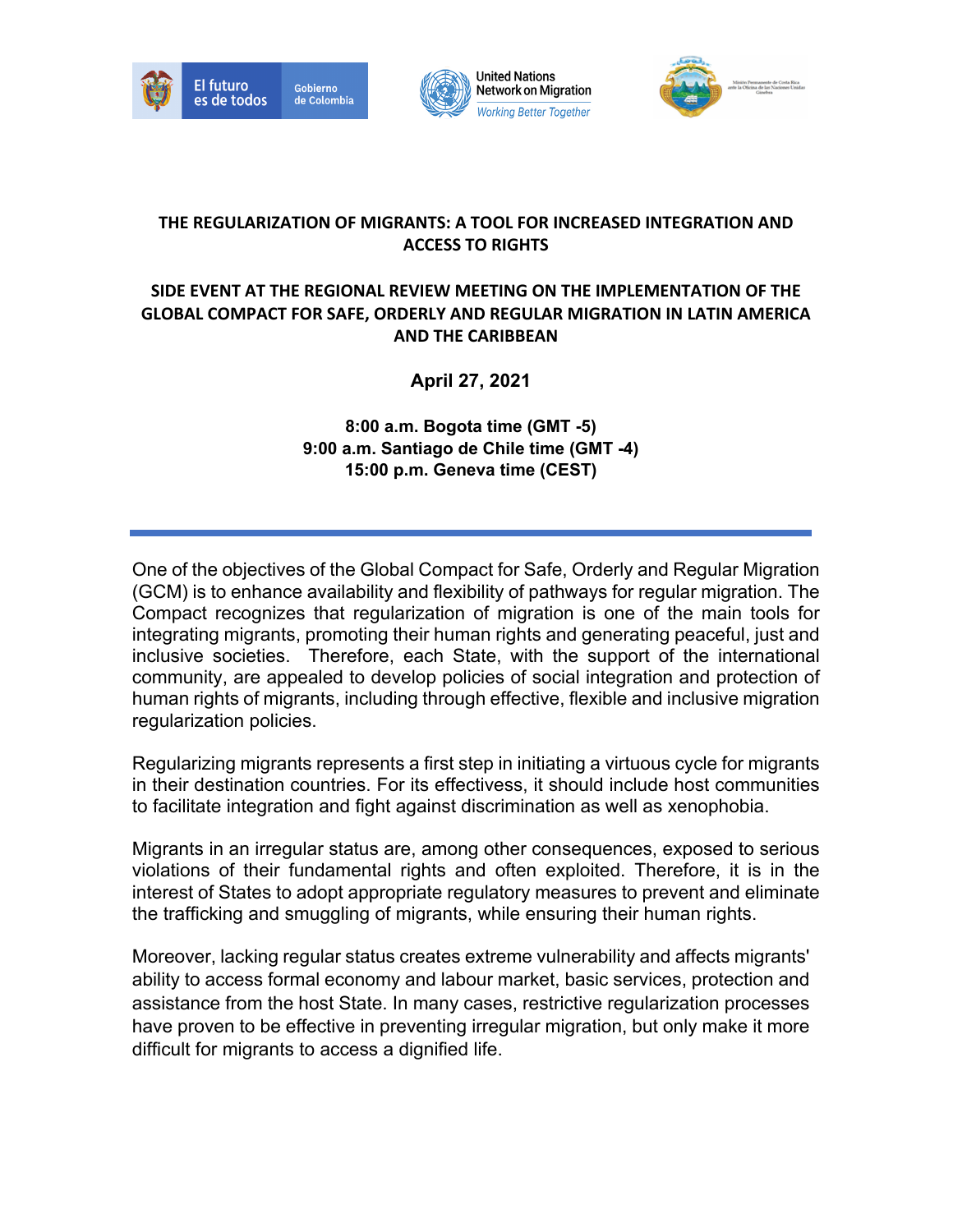





Faced with a socioeconomic situation that has worsened in all Latin American and Caribbean countries due to the severe impact of the Covid-19 pandemic, it is even more urgent to discuss the links between regularization, access to services, host communities and development.

**United Nations** 

**Network on Migration** 

**Working Better Together** 

To address this issue, experts from international organizations and States will participate in the side event and will present best practices from countries in the Latin American and Caribbean region. A particular focus will be given to the comprehensive and solidarity-based regulatory measures adopted in response to recent major migratory movements.

The meeting will also highlight the important role of the international community in support to the host countries and host communities in harnessing the link between development, migration and human rights; a triad promoted by the Global Compact for Safe, Orderly and Regular Migration.

#### **Objective of the online event**

This event aims to highlight the importance of regularization measures adopted in the region with a view to guaranteeing the human rights of migrants, promoting their social integration, combating xenophobia and discrimination, and complying with the objectives of the Global Compact for Safe, Orderly and Regular Migration.

#### **Agenda**

#### **Opening remarks**

Mrs. Adriana Mejía Hernández, Vice-Minister of Multilateral Affairs of Colombia

Moderator: Ambassador Alicia Arango Olmos, Representative of Colombia to the United Nations and other International Organizations in Geneva.

#### **The regional experience in the field of regularization**

Mr. Diego Beltrand, Special Envoy of the Director General of IOM for refugee and migrant flows from Venezuela.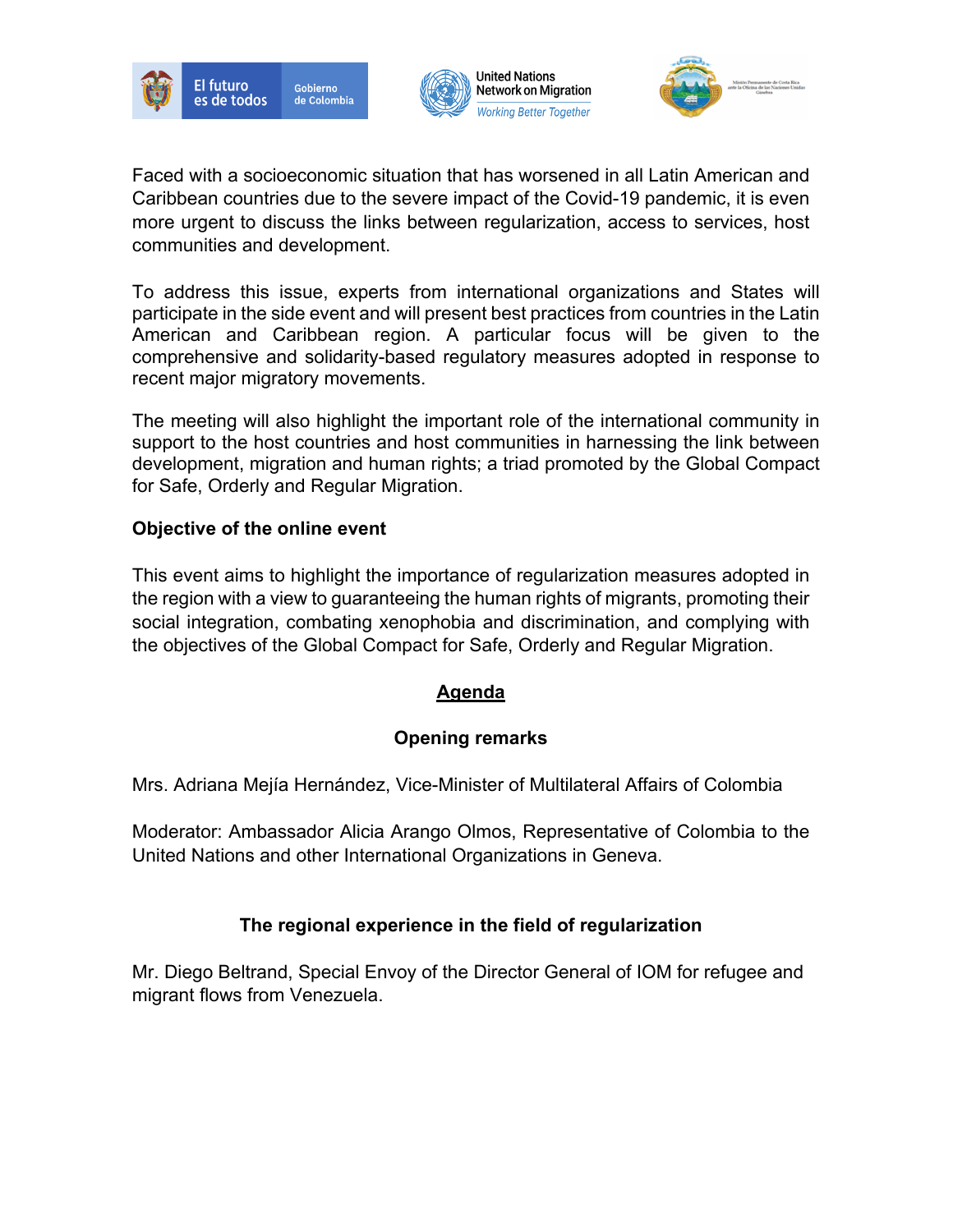







### **Examples of solidarity-based regularization pathways with inclusion and human rights protection purposes**

# *The Colombian Experience*

Mr. Juan Francisco Espinosa, Director of Migration Colombia

Mr. Lucas Gómez, Presidential Advisor on the Management of Borders

*The Costa Rican Experience*

Mr. Daguer Hernández, Deputy Director of the General Directorate of Migration and Foreigner's Affairs

*The stakeholder Experience* 

Mrs. Carmen Aida Farías, President of the Foundation "Manitas Amarillas"

# **Questions and Answers**

# **Closing remarks**

Ambassador Alicia Arango Olmos, Representative of Colombia to the United Nations and other international organizations in Geneva.

## **Connection details**

**To join as PARTICIPANT:** 

**https://live.kudoway.eu/k8/240218654202/join**

## **Meeting ID: 240218654202**

Please let us know, before the  $26<sup>th</sup>$  April, if you are willing to take the floor (diana.mejia@cancilleria.gov.co).

## **To join as VIEWER:**

**https://live.kudoway.eu/k8/770213835371/join**